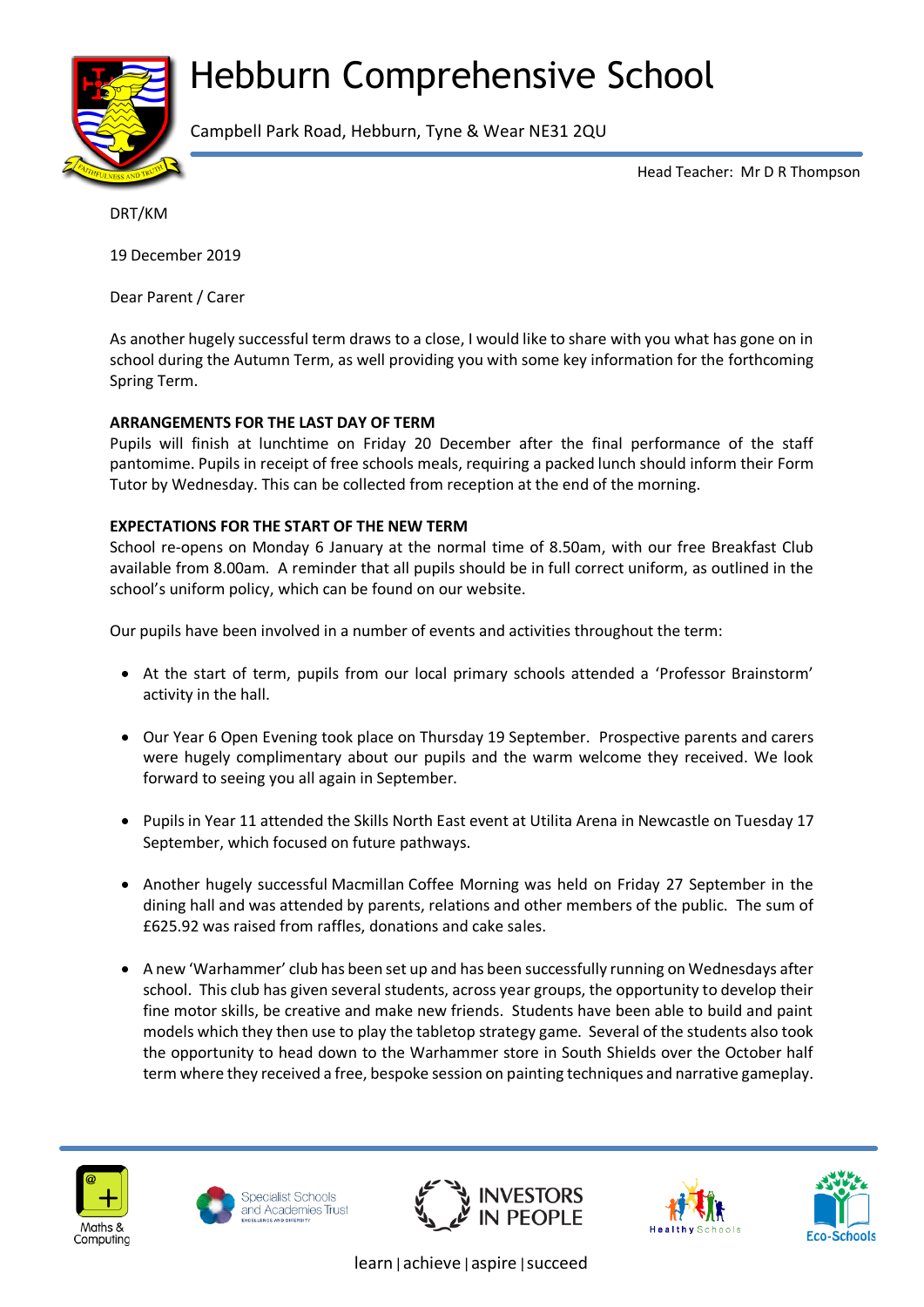- All Year 11 pupils attended the Newcastle Apprenticeship Event at Newcastle Race Course during the morning on Thursday 7 November, giving them an insight into apprenticeship opportunities when they leave school.
- A group of 15 Year 11 pupils attended 'Show Racism the Red Card' sessions during the morning on Tuesday 12, 19 & 26 November.
- A group of Year 8 pupils attended the Friends Against Bullies (FAB) Awards at Jarrow Focus on Wednesday 13 November.
- On Wednesday 23 October, 57 pupils from Year 11 and four members of staff attended a theatre production of J.B. Priestley's, An Inspector Calls, at Newcastle's Theatre Royal. As well as being a fun afternoon out of school, the pupils also gained a much deeper understanding of the text, which they are studying as part of their GCSE English Literature course.
- A group of Year 8 pupils attended a creative careers event at Souter Lighthouse. They had the opportunity to try different skills, discuss job opportunities in creative careers and met the rangers.
- Grace Garner in Year 8 won the Anti-Bullying Creative Competition and received a £20 Intu Voucher. Well done, Grace!
- The Year 8 boys' athletics team won the South Tyneside Schools' competition at Temple Park on Friday 6 December. They all gave it their best effort and represented the school superbly. The team have qualified for the County Schools' competition, which takes place in January. The girls' team also put in an outstanding performance, coming  $2^{nd}$  overall and have also qualified for the County competition.
- Newcastle University delivered a science event, Zombie Apocalypse, to Year 10 pupils. They had the opportunity to look at STEM related problems and worked in groups.
- Staff v Pupils challenges have been hotly contested again this year! The staff took the lead in September by beating Year 11 in a game of rounders. The pupils levelled the score during the Children in Need Cycle-a-thon making the score 1-1 in November. A set of Christmas challenges are due to take place during the final week of term including: Santa Swap, Xmas SurPies and Christmas Beat the Lyrics.
- The choir were invited by South Tyneside Music Hub to perform at an education conference at The Ramside Hall in October. This has been followed by a busy festive period, with the choir performing at the school Christmas Fair, Willowdene Care Home, The Viking Centre, in Jarrow, and at The Word in South Shields. As part of the festive programme, the choir were invited to perform at The Mayor's Christmas Reception at South Shields Town Hall. The choir complete their final Christmas performance at Year 7 Christmas Carol Service at St John's Church on the final day of term. The choir is growing from strength to strength and we now have approximately 60 members.
- Congratulations to Kayleigh McIntosh and Abbey Willis for passing their ABRSM instrumental exams. Also to Jake Copeland, Madison Hillock and Grace Robson for passing their Rock School instrumental / vocal exams.